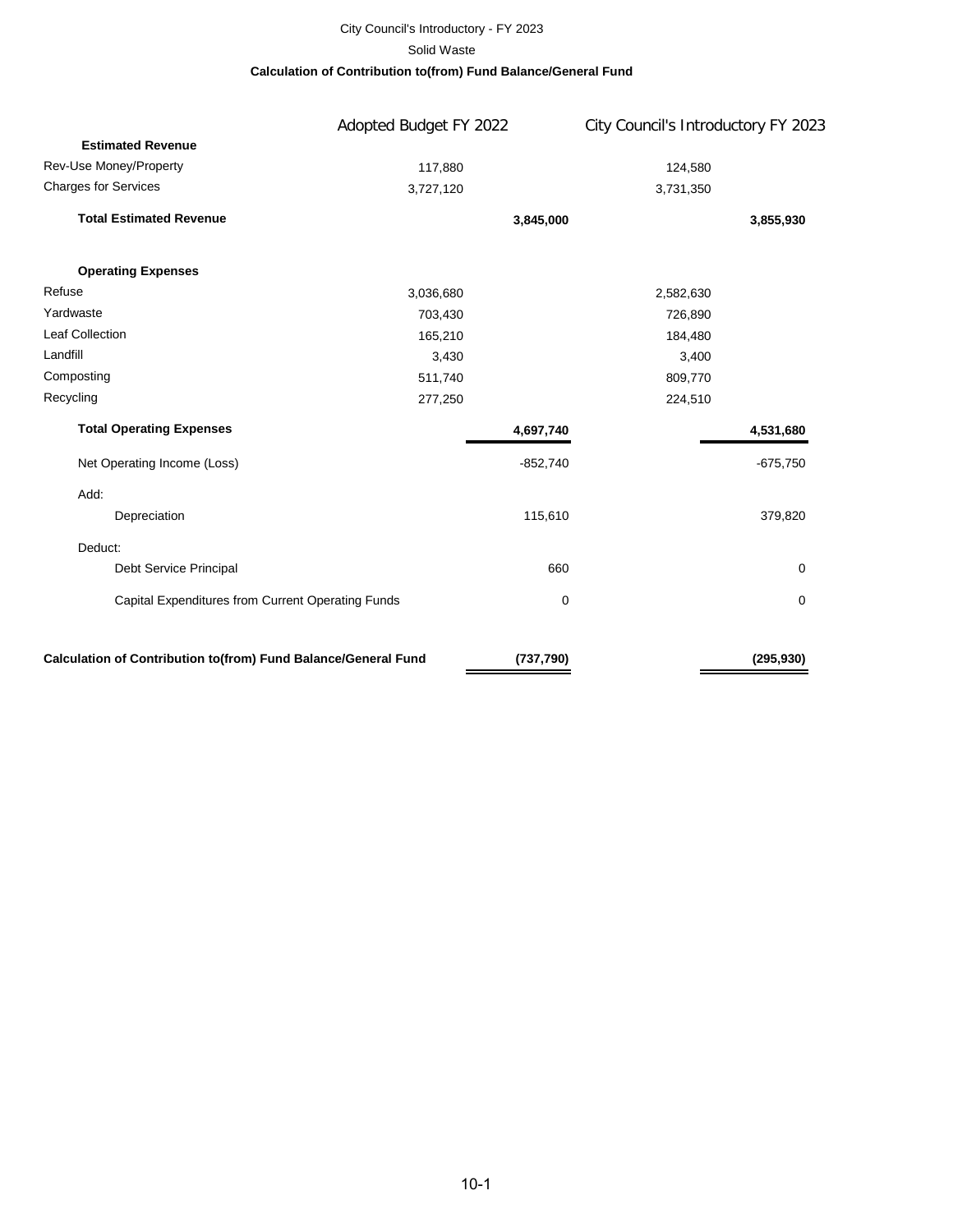There are two major revenue categories for the Sanitation Fund:

**REVENUE – USE OF MONEY/PROPERTY:** This revenue includes interest on investments; income from trailer rentals; and sale of refuse carts.

**CHARGES FOR SERVICES:** This revenue includes Code Enforcement Abatements; Appliance Disposal Charges; Curbside Recycling Service fee; Set-Out Service fee; Monthly Residential Waste fee and Monthly Multi-Family Residential and Commercial Waste fee, both included on utility bill; and sale of recyclables. See chart below for breakdown of fees.

#### **Revenues**

|                             | FY 2020       |   | FY 2021       |   | FY 2022        | FY 2023<br><b>Introductory</b> |             | Increase/<br>(Decrease) |        |
|-----------------------------|---------------|---|---------------|---|----------------|--------------------------------|-------------|-------------------------|--------|
|                             | <b>Actual</b> |   | <b>Actual</b> |   | <b>Adopted</b> |                                |             |                         |        |
| <b>Revenues:</b>            |               |   |               |   |                |                                |             |                         |        |
| Revenue-Use of              |               |   |               |   |                |                                |             |                         |        |
| Money or Property           | \$<br>138.224 | S | 121,383       | S | 117,880        | \$                             | 124,580     | \$                      | 6,700  |
| <b>Charges for Services</b> | 3,550,687     |   | 3,700,961     |   | 3,727,120      |                                | 3,731,350   |                         | 4,230  |
| <b>Miscellaneous</b>        | 333           |   |               |   |                |                                | ۰           |                         |        |
| <b>Totals</b>               | 3,689,244     | S | 3,822,344     |   | \$3,845,000    |                                | \$3,855,930 | S                       | 10,930 |

#### **FY2022-23 Breakdown of Monthly Solid Waste Fee - \$16.50**

|                                            |                  |                | <b>Monthly</b><br><b>Refuse</b> |
|--------------------------------------------|------------------|----------------|---------------------------------|
| <b>Sanitation Service</b>                  | <b>Budget</b>    | <b>Percent</b> | Fee                             |
| Refuse Collection (Weekly)                 | 1,205,050        | 26%            | \$4.29                          |
| Disposal                                   | 812,700          | 18%            | \$2.97                          |
| Cost Allocation/Administrative/Collections | 823,390          | 18%            | \$2.97                          |
| Yard Waste/Bulk Debris Collection (Weekly) | 468,380          | 10%            | \$1.65                          |
| Recycling                                  | 224,510          | 5%             | \$0.82                          |
| Code Enforcement                           | 221,070          | 5%             | \$0.83                          |
| Composting - Firewood                      | 588,700          | 12%            | \$1.98                          |
| Loose Leaf Collection                      | 184,480          | 4%             | \$0.66                          |
| Landfill Post Closure*                     | 93,400           | 2%             | \$0.33                          |
| Total proposed 2022-2023 Budget            | \$.<br>4,621,680 | 100%           | \$16.50                         |

 *\*Includes Financial Assurance Reimbursement*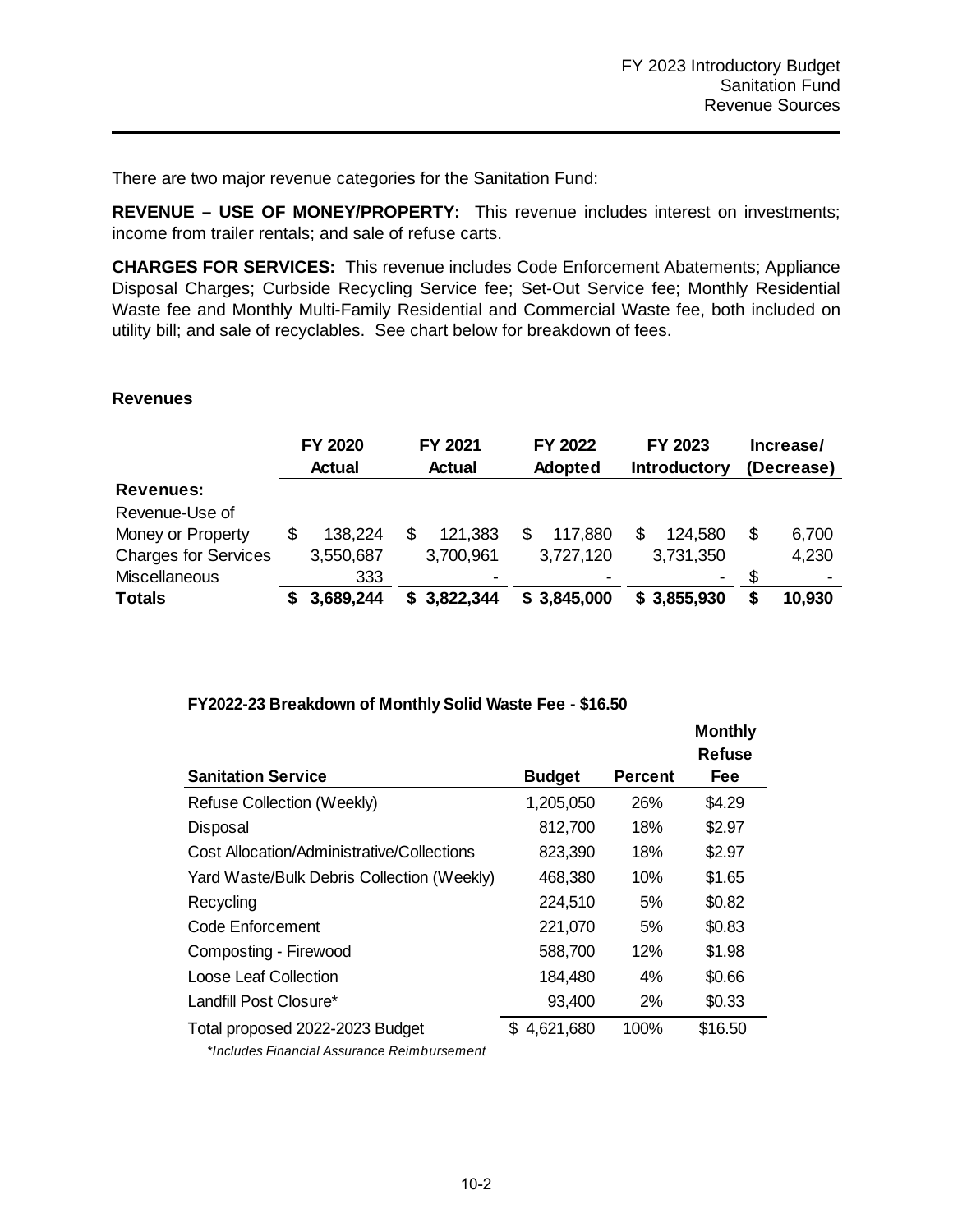The Refuse Collection Section of the Sanitation Division is an Enterprise Fund responsible for residential refuse/debris collection and disposal. Curbside refuse and debris is collected weekly. This section also collects dead animals from street rights-of-way and rents bulk debris trailers to residents.

This service is funded through the \$16.50 per month fee that is placed on residential electric customer's monthly utility bill. The \$16.50 monthly sanitation fee has not been raised since 2005 and no fee increases are proposed for this fiscal year.

|                            | FY 2020<br><b>Actual</b> |           | FY 2021<br>Actual |           | FY 2022<br>Adopted |           | FY 2023<br>Introductory |             | Increase/<br>(Decrease) |              |
|----------------------------|--------------------------|-----------|-------------------|-----------|--------------------|-----------|-------------------------|-------------|-------------------------|--------------|
| <b>Expenditures:</b>       |                          |           |                   |           |                    |           |                         |             |                         |              |
| <b>Personnel Services</b>  | \$                       | 520,478   | \$                | 526,889   | \$                 | 592,160   | \$                      | 650,040     | \$                      | 57,880       |
| <b>Employee Benefits</b>   |                          | 68,770    |                   | 83,218    |                    | 94,320    |                         | 92,830      |                         | (1,490)      |
| <b>Purchased Services</b>  |                          | 815,242   |                   | 908,856   |                    | 780,690   |                         | 819,490     |                         | 38,800       |
| <b>Internal Service</b>    |                          | 235,184   |                   | 225,241   |                    | 227,900   |                         | 270,540     |                         | 42,640       |
| <b>Other Operating Exp</b> |                          | 128,733   |                   | 106,703   |                    | 85,090    |                         | 95,270      |                         | 10,180       |
| <b>Cost Allocation</b>     |                          | 509,320   |                   | 559,380   |                    | 526,940   |                         | 564,880     |                         | 37,940       |
| Capital Outlay             |                          |           |                   |           |                    | 640,000   |                         |             |                         | (640,000)    |
| <b>Debt Service</b>        |                          | 123,325   |                   | 79,225    |                    | 89,580    |                         | 89,580      |                         |              |
| <b>Totals</b>              | S                        | 2,401,052 | S                 | 2,489,512 | S.                 | 3,036,680 |                         | \$2,582,630 |                         | \$ (454,050) |

# **Expenditures**

## **Personnel**

Salary for the Division Director of Sanitation is allocated to Sanitation, VDOT, and Sewer Division of the Wastewater Funds.

|                                  | FY 2020     | FY 2021     | FY 2022     | FY 2023     |
|----------------------------------|-------------|-------------|-------------|-------------|
| <b>Position Title</b>            | <b>FTEs</b> | <b>FTEs</b> | <b>FTEs</b> | <b>FTEs</b> |
| <b>APPLICATIONS SPECIALIST I</b> |             |             | 0.050       | 0.050       |
| SOLID WASTE COLLECTOR            | 2.000       | 2.000       | 3.000       | 2.000       |
| <b>SANITATION OPERATOR I</b>     | 4.000       | 3.000       | 1.000       | 1.000       |
| SANITATION OPERATOR II           | 5.000       | 6.000       | 7.000       | 8.000       |
| <b>GENERAL SUPERVISOR</b>        | 1.000       | 1.000       | 1.000       | 1.000       |
| DIVISION DIR OF SANITATION       | 0.500       | 0.500       | 0.500       | 0.500       |
| <b>Total</b>                     | 12.500      | 12.500      | 12.550      | 12.550      |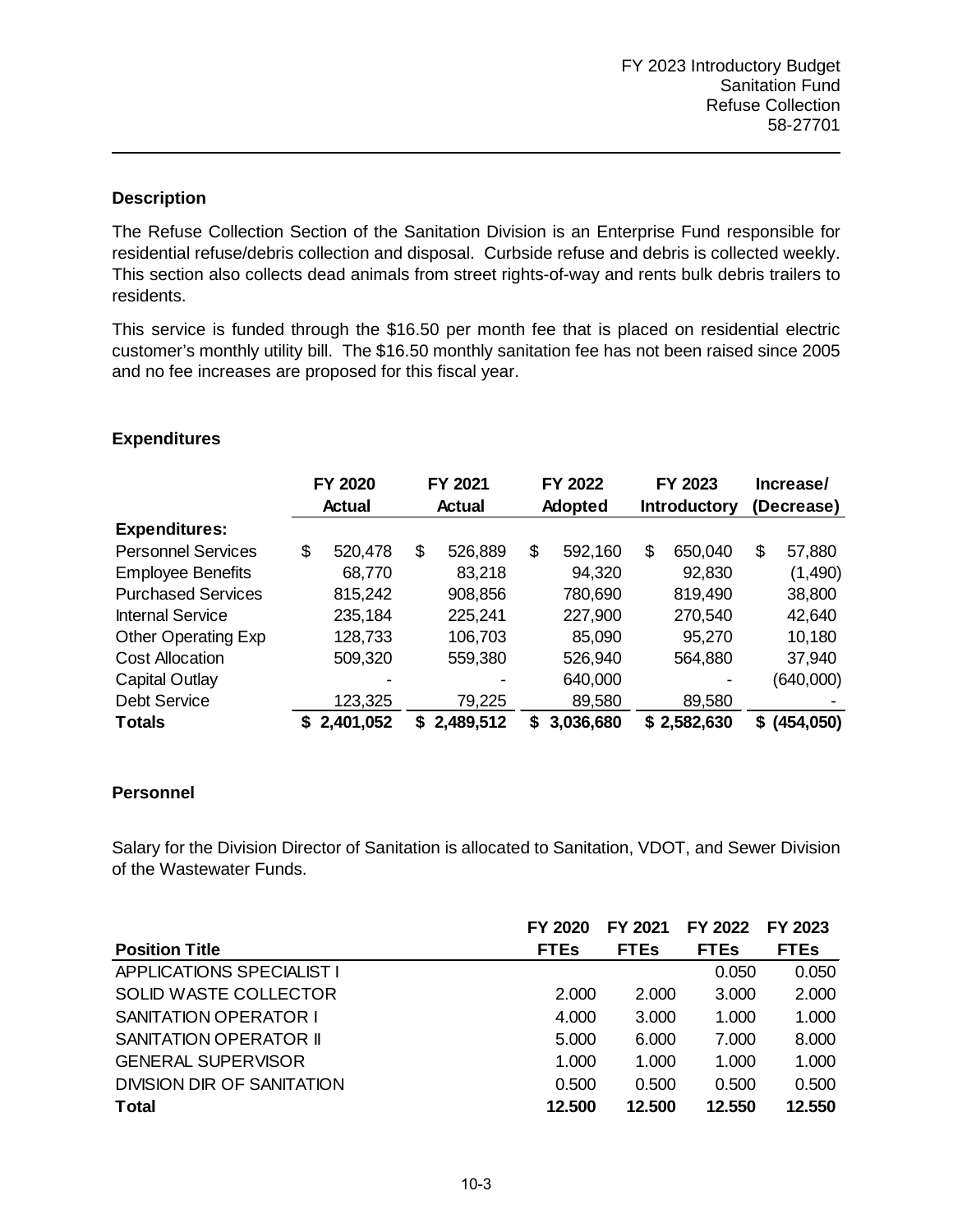The Yard Waste Section of the Sanitation Division is an Enterprise Fund responsible for the weekly curbside collection of residential yard waste. It consists of four (4) rear loader crews to collect yard waste and two (2) grapple trucks to collect large tree trunks and bulk debris.

This service is funded through the \$16.50 per month fee that is placed on residential electric customers' monthly utility bill.

## **Expenditures**

|                            | FY 2020   | FY 2021       | FY 2022        | FY 2023             |         | Increase/  |           |
|----------------------------|-----------|---------------|----------------|---------------------|---------|------------|-----------|
|                            | Actual    | <b>Actual</b> | <b>Adopted</b> | <b>Introductory</b> |         | (Decrease) |           |
| <b>Expenditures:</b>       |           |               |                |                     |         |            |           |
| <b>Personnel Services</b>  | \$190,302 | 196,877<br>\$ | 209,930<br>S   | \$                  | 240,390 | \$         | 30,460    |
| <b>Employee Benefits</b>   | 28,959    | 32,929        | 36,340         |                     | 39,740  |            | 3,400     |
| <b>Purchased Services</b>  | 13,926    | 11,000        | 10,340         |                     | 10,370  |            | 30        |
| <b>Internal Service</b>    | 199,488   | 165,052       | 178,770        |                     | 150,360 |            | (28, 410) |
| <b>Other Operating Exp</b> | 37,467    | 40,446        | 27,520         |                     | 27,520  |            |           |
| <b>Cost Allocation</b>     | 237,050   | 258,570       | 240,530        |                     | 258,510 |            | 17,980    |
| <b>Totals</b>              | \$707,192 | 704,874<br>S  | 703,430<br>S   | \$                  | 726,890 |            | 23,460    |

|                                | FY 2020     | FY 2021     | FY 2022 FY 2023 |             |
|--------------------------------|-------------|-------------|-----------------|-------------|
| <b>Position Title</b>          | <b>FTES</b> | <b>FTES</b> | <b>FTES</b>     | <b>FTEs</b> |
| <b>SANITATION OPERATOR I</b>   | 6.030       | 5.360       | 5.360           | 2.680       |
| <b>SANITATION OPERATOR II</b>  |             |             |                 | 2.010       |
| PW CREW SUPERVISOR             |             |             |                 | 0.670       |
| PUBLIC SERVICE WORKER/OPERATOR | 0.670       |             |                 |             |
| <b>Total</b>                   | 6.700       | 5.360       | 5.360           | 5.360       |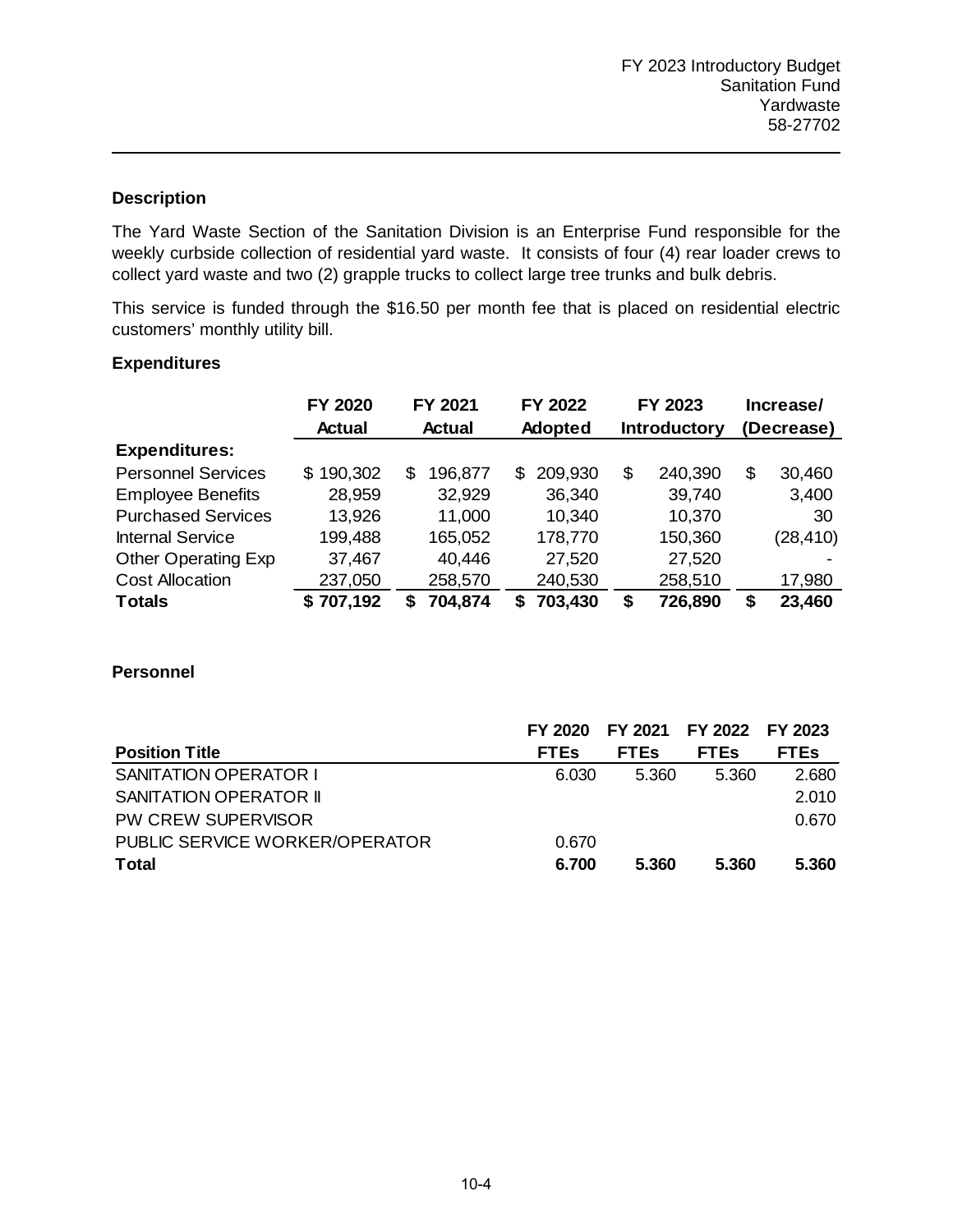The Leaf Collection Section of the Sanitation Division is responsible for weekly loose-leaf collection during the fall of each year (October 1 – January 31).

This service is funded through the \$16.50 per month fee that is placed on residential electric customers and the \$2.00 per month fee on multi-family residential and commercial electric customers.

#### **Expenditures**

|                            | FY 2020 |               | FY 2021       | FY 2022        | FY 2023 |                     | Increase/ |            |  |
|----------------------------|---------|---------------|---------------|----------------|---------|---------------------|-----------|------------|--|
|                            |         | <b>Actual</b> | <b>Actual</b> | <b>Adopted</b> |         | <b>Introductory</b> |           | (Decrease) |  |
| <b>Expenditures:</b>       |         |               |               |                |         |                     |           |            |  |
| <b>Personnel Services</b>  | S       | 84,268        | \$85,209      | 108,720<br>\$. | S       | 123,720             | \$        | 15,000     |  |
| <b>Employee Benefits</b>   |         | 10,909        | 13,098        | 16,630         |         | 17,560              |           | 930        |  |
| <b>Purchased Svcs</b>      |         | 346           | -             |                |         |                     |           |            |  |
| <b>Internal Service</b>    |         | 29,940        | 36,456        | 39,460         |         | 42,800              |           | 3,340      |  |
| <b>Other Operating Exp</b> |         | 14,024        | 3,384         | 400            |         | 400                 |           |            |  |
| <b>Totals</b>              |         | 139,487       | \$138,147     | 165,210<br>S   |         | 184,480             |           | 19,270     |  |

## **Personnel**

Personnel from Yardwaste and other divisions are utilized during loose-leaf collection season to provide quality efficient customer service.

|                                | FY 2020     | FY 2021 FY 2022 FY 2023 |             |             |
|--------------------------------|-------------|-------------------------|-------------|-------------|
| <b>Position Title</b>          | <b>FTEs</b> | <b>FTEs</b>             | <b>FTES</b> | <b>FTEs</b> |
| <b>SANITATION OPERATOR I</b>   | 2.970       | 2.640                   | 2.640       | 1.320       |
| <b>SANITATION OPERATOR II</b>  |             |                         |             | 0.990       |
| PW CREW SUPERVISOR             |             |                         |             | 0.330       |
| PUBLIC SERVICE WORKER/OPERATOR | 0.330       |                         |             |             |
| <b>Total</b>                   | 3.300       | 2.640                   | 2.640       | 2.640       |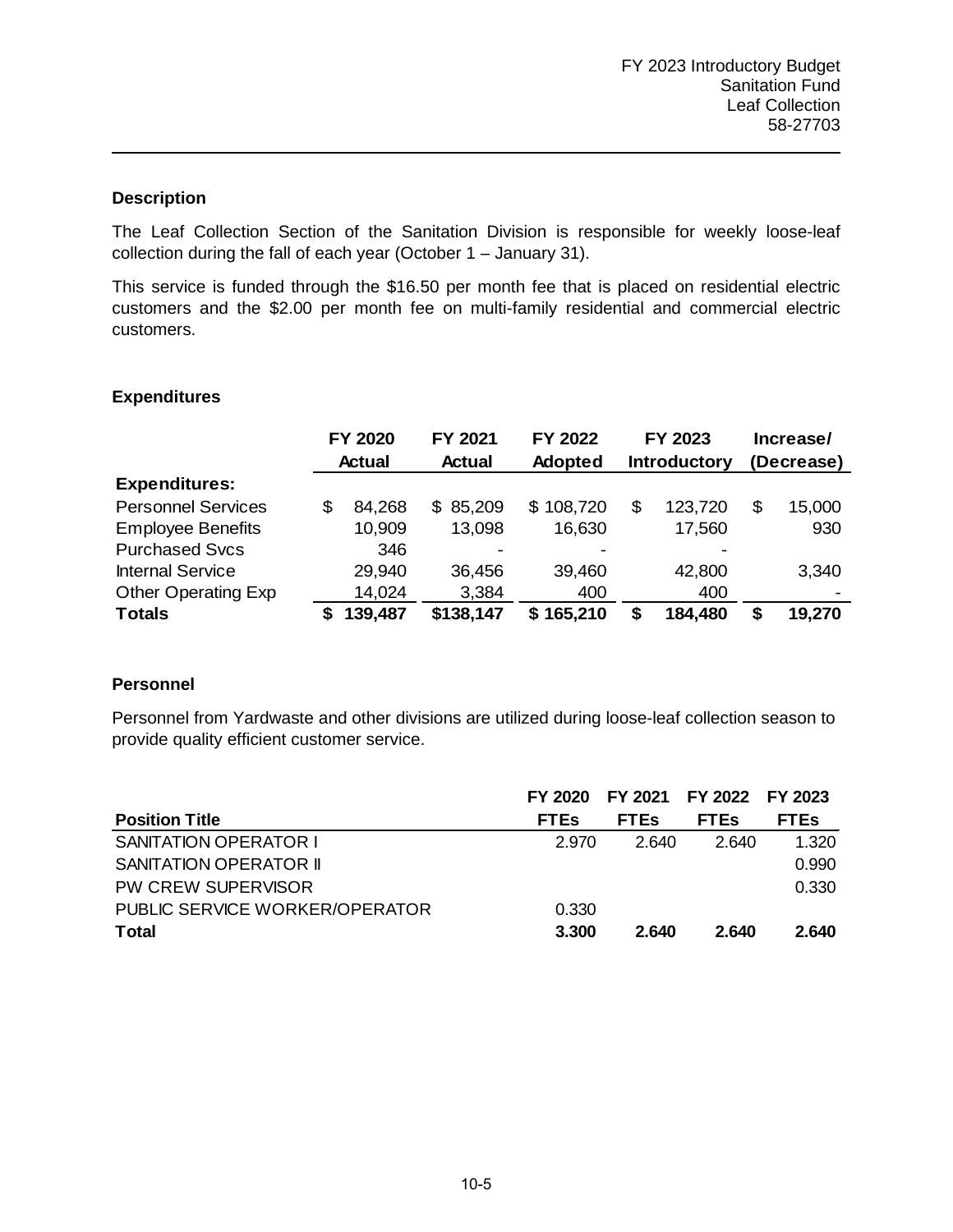The Landfill Section of the Sanitation Division is an Enterprise Fund responsible for financial assurance, debt service, and post closure care of the closed landfill in accordance with the Virginia Solid Waste Management Regulations. Maintenance includes mowing, routine monitoring, testing, and reporting of groundwater wells and landfill gas wells, and maintaining proper certification of the facility.

This service is funded through the \$16.50 per month fee that is placed on residential electric customers and the \$2.00 per month fee on multi-family residential and commercial electric customers.

## **Expenditures**

|                           | <b>FY 2020</b> | FY 2021       | FY 2022        | FY 2023             |          | Increase/  |                          |
|---------------------------|----------------|---------------|----------------|---------------------|----------|------------|--------------------------|
|                           | <b>Actual</b>  | <b>Actual</b> | <b>Adopted</b> | <b>Introductory</b> |          | (Decrease) |                          |
| <b>Expenditures:</b>      |                |               |                |                     |          |            |                          |
| <b>Purchased Services</b> | \$103,974      | 95,693<br>\$  | \$90,000       | S                   | 90,000   | \$         |                          |
| <b>Internal Service</b>   | 4,200          | 2,954         | 3,400          |                     | 3,400    |            |                          |
| <b>Debt Service</b>       | 152            | 63            | 30             |                     |          |            | (30)                     |
| Reimbursement             | (90,000)       | (90,000)      | (90,000)       |                     | (90,000) |            | $\overline{\phantom{0}}$ |
| <b>Totals</b>             | 18,326         | 8,710         | 3,430          | S                   | 3,400    | S          | (30)                     |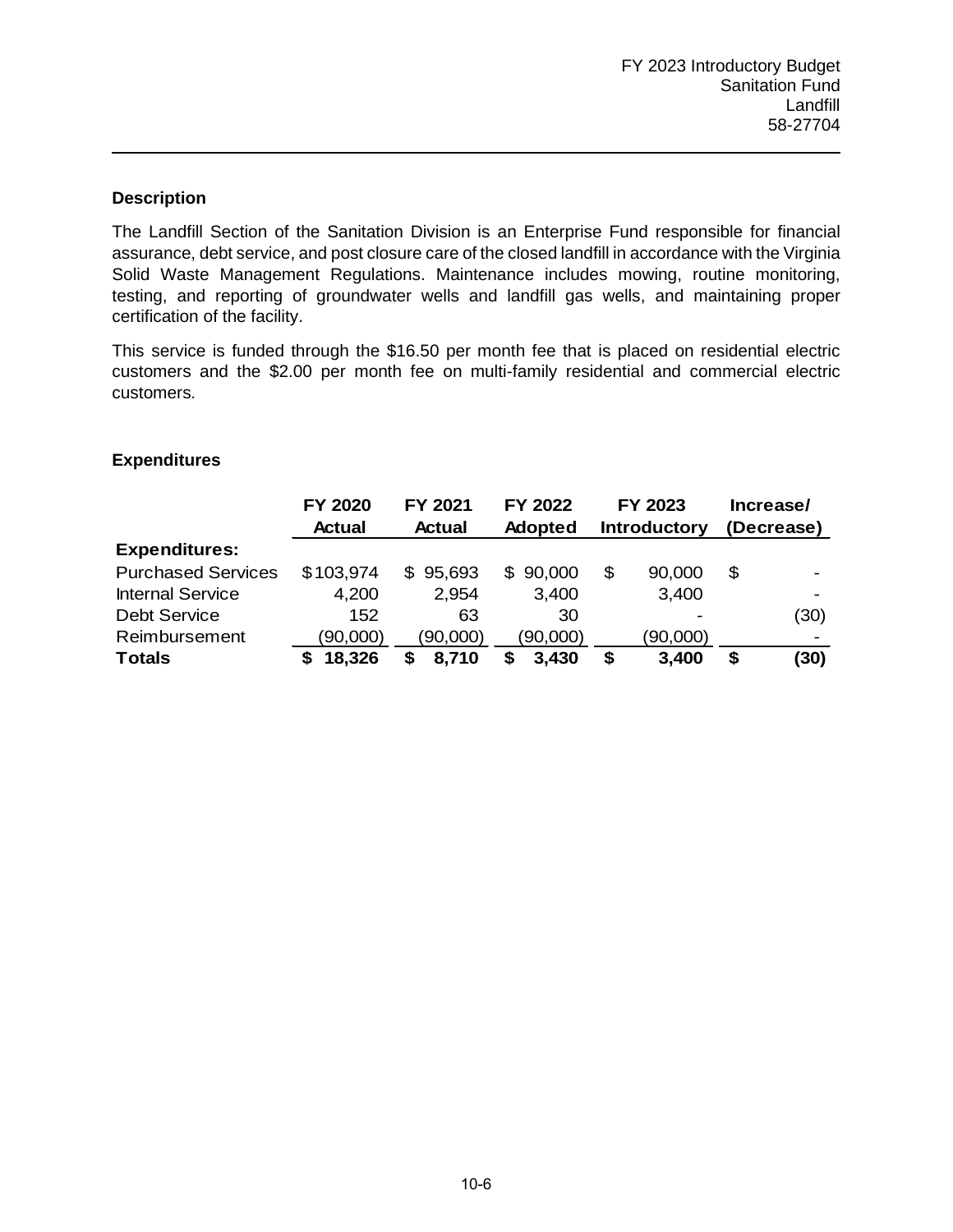The Compost Section of the Sanitation Division is an Enterprise Fund responsible for maintenance and operation of the Compost Facility in accordance with DEQ regulations. Yard waste and loose leaves collected from local residents is ground into mulch/compost and made available free to the public. Large tree trunks and limbs are made available free to the public for firewood.

This service is funded through the \$16.50 per month fee that is placed on residential electric customers and the \$2.00 per month fee on multi-family residential and commercial electric customers.

## **Expenditures**

|                            |   | FY 2020       |    | FY 2021 |    | FY 2022        |    | FY 2023             |    | Increase/  |  |
|----------------------------|---|---------------|----|---------|----|----------------|----|---------------------|----|------------|--|
|                            |   | <b>Actual</b> |    | Actual  |    | <b>Adopted</b> |    | <b>Introductory</b> |    | (Decrease) |  |
| <b>Expenditures:</b>       |   |               |    |         |    |                |    |                     |    |            |  |
| <b>Personnel Services</b>  | S | 76,392        | S  | 85,531  | \$ | 44,030         | \$ | 47,580              | \$ | 3,550      |  |
| <b>Employee Benefits</b>   |   | 10,391        |    | 13,349  |    | 7,830          |    | 8,490               |    | 660        |  |
| <b>Purchased Services</b>  |   | 2,586         |    | 6,489   |    | 29,040         |    | 29,040              |    |            |  |
| <b>Internal Service</b>    |   | 51,237        |    | 59,961  |    | 63,810         |    | 87,960              |    | 24,150     |  |
| <b>Other Operating Exp</b> |   | 9,392         |    | 9,590   |    | 6,250          |    | 6,280               |    | 30         |  |
| Depreciation               |   | 84,963        |    | 121,614 |    | 115,610        |    | 379,820             |    | 264,210    |  |
| Depreciation               |   | 29,526        |    | 29,526  |    | 29,520         |    | 29,530              |    | 10         |  |
| <b>Totals</b>              |   | \$264,487     | S. | 326,060 | S  | 296,090        | S  | 588,700             | S  | 292,610    |  |

|                        |             |             | FY 2020 FY 2021 FY 2022 FY 2023 |             |
|------------------------|-------------|-------------|---------------------------------|-------------|
| <b>Position Title</b>  | <b>FTES</b> | <b>FTES</b> | <b>FTES</b>                     | <b>FTEs</b> |
| SANITATION OPERATOR II | 1.000       | 1.000       | 1.000                           | 1.000       |
| <b>Total</b>           | 1.000       | 1.000       | 1.000                           | 1.000       |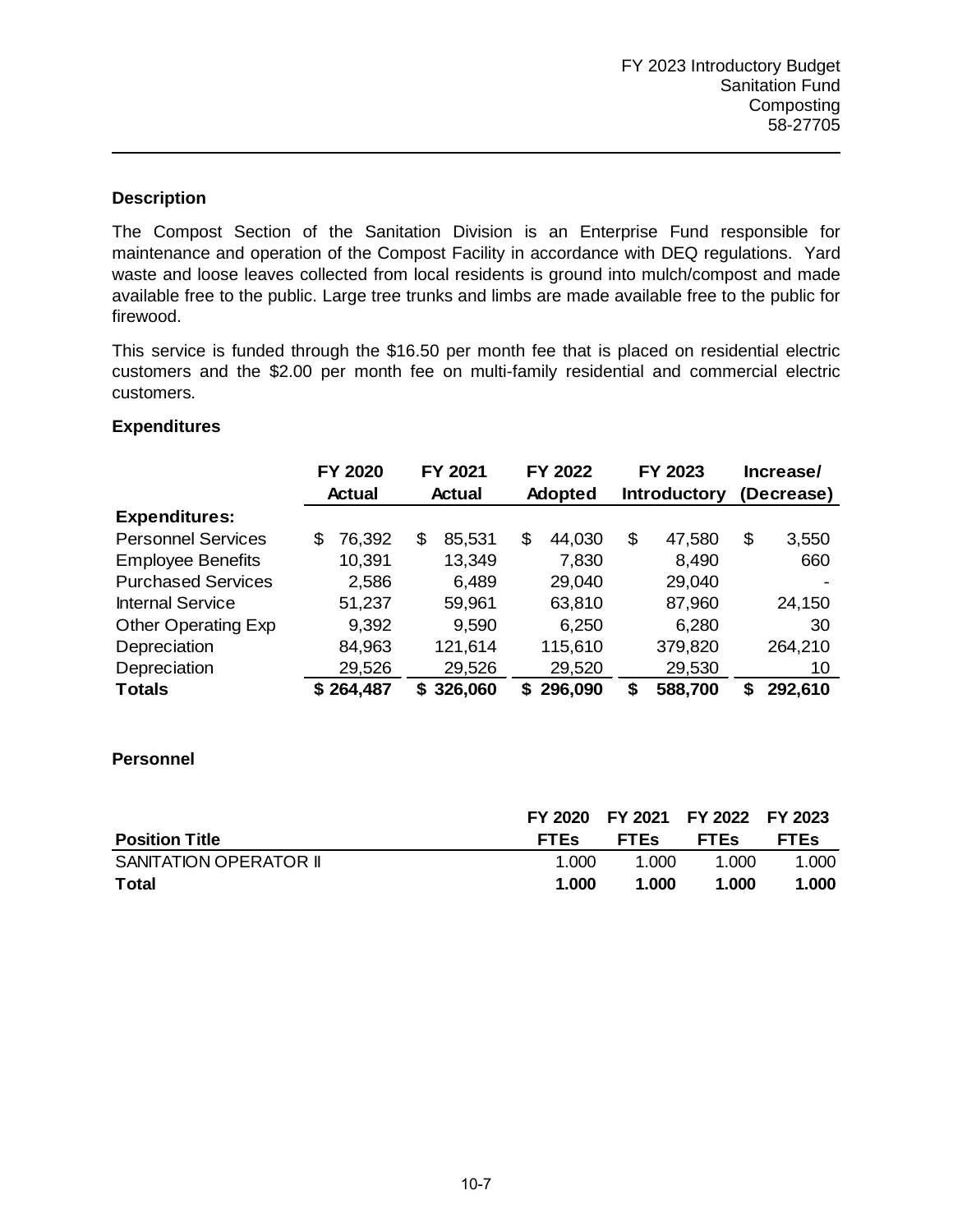The Recycling Section of the Sanitation Division is an Enterprise Fund responsible for collecting recyclables as well as operating and maintaining the Recycling Center located at the Public Works Complex at 998 South Boston Road. Recyclable materials are collected from drop-off centers, major city buildings, and select businesses. Recycling Center functions include sorting, separation, baling, and distribution of recycled materials, as well as transportation to market. The recycling rate for 2018 was 43.5%.

This service is funded through the \$16.50 per month fee that is placed on residential electric customers and the \$2.00 per month fee on multi-family residential and commercial electric customers.

Curbside recycling, white goods recycling, and tire recycling is available for an additional fee.

|                            | FY 2020       | FY 2021       | FY 2022        | FY 2023             |         | Increase/  |           |
|----------------------------|---------------|---------------|----------------|---------------------|---------|------------|-----------|
|                            | <b>Actual</b> | <b>Actual</b> | <b>Adopted</b> | <b>Introductory</b> |         | (Decrease) |           |
| <b>Expenditures:</b>       |               |               |                |                     |         |            |           |
| <b>Personnel Services</b>  | \$142,284     | \$141,929     | \$117,430      | \$                  | 123,400 | \$         | 5,970     |
| <b>Employee Benefits</b>   | 19,381        | 22,038        | 20,730         |                     | 21,750  |            | 1,020     |
| <b>Purchased Services</b>  | 19,846        | 12,760        | 10,890         |                     | 10,860  |            | (30)      |
| <b>Internal Service</b>    | 51,770        | 53,297        | 52,100         |                     | 42,400  |            | (9,700)   |
| <b>Other Operating Exp</b> | 33,930        | 14,149        | 26,100         |                     | 26,100  |            |           |
| Capital Outlay             | 39,241        |               | 50,000         |                     |         |            | (50,000)  |
| <b>Debt Service</b>        |               | 45,790        |                |                     |         |            |           |
| <b>Totals</b>              | \$306,452     | 289,963<br>S  | \$277,250      | S                   | 224,510 | S          | (52, 740) |

# **Expenditures**

|                              | FY 2020     | FY 2021 FY 2022 FY 2023 |             |             |
|------------------------------|-------------|-------------------------|-------------|-------------|
| <b>Position Title</b>        | <b>FTES</b> | <b>FTES</b>             | <b>FTES</b> | <b>FTES</b> |
| <b>SANITATION OPERATOR I</b> | 2.000       | 2.000                   | 2.000       | 2.000       |
| RECYCLING CENTER OPERATOR    | 1.000       | 1.000                   | 1.000       | 1.000       |
| <b>Total</b>                 | 3.000       | 3.000                   | 3.000       | 3.000       |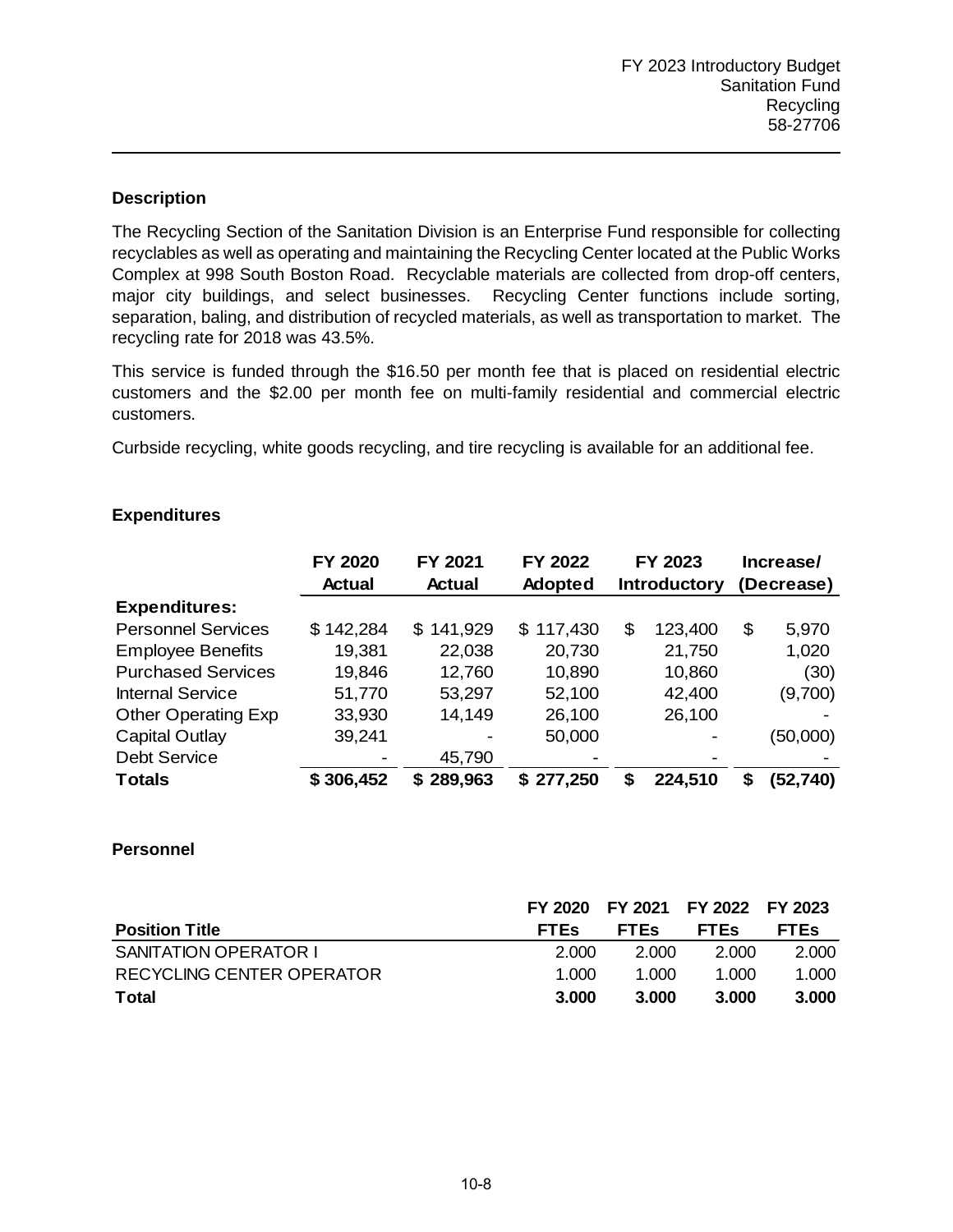This operation shows principal payments on Sanitation Fund's debt.

# **Expenditures**

|                      | FY 2020 |     | FY 2021 |   | FY 2022        | FY 2023                  | Increase/  |
|----------------------|---------|-----|---------|---|----------------|--------------------------|------------|
|                      | Actual  |     | Actual  |   | <b>Adopted</b> | <b>Introductory</b>      | (Decrease) |
| <b>Expenditures:</b> |         |     |         |   |                |                          |            |
| <b>Debt Service</b>  | \$2,005 | \$. | 618     |   | 660            | $\overline{\phantom{a}}$ | (660)      |
| <b>Totals</b>        | \$2.005 | S.  | 618     | S | 660            | $\blacksquare$           | (660)      |